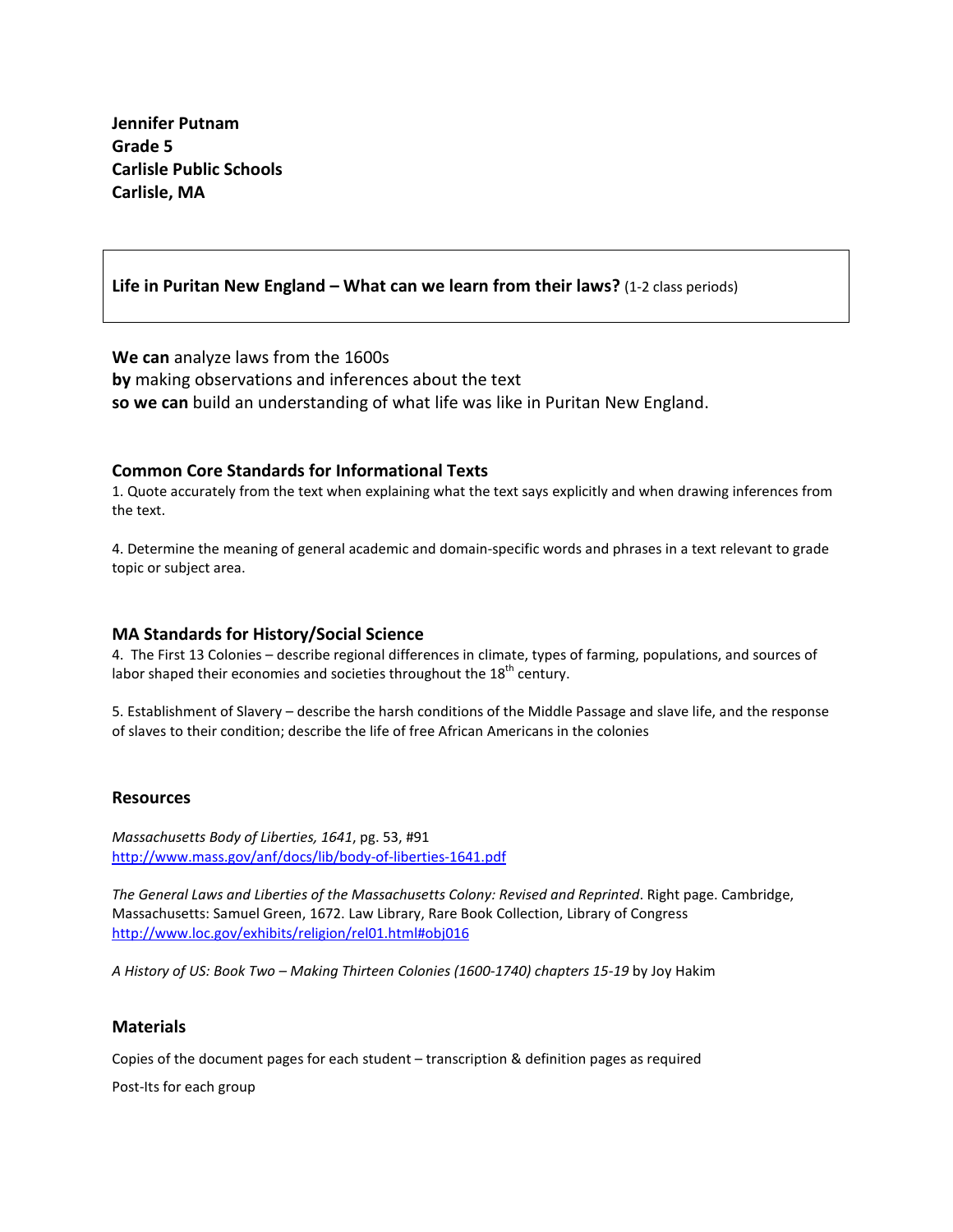## **Procedure**

Have students work in pairs or small groups.

## Day 1

1. Give students 2-3 minutes to brainstorm key words and phrases about the Puritans, based on the prior readings from *A History of US* and other background knowledge.

*option: make categories We know, We think we know, We wonder*

 *different color Post-Its or columns on the easel*

- 2. Have 1 student share a response & post on the easel. Continue until no new ideas are left.
- 3. Have a brief discussion about their ideas.
- 4. Share the objective and plan for the lesson.

**We can** analyze laws from the 1600s **by** making observations and inferences about the text **so we can** build an understanding of what life was like in Puritan New England.

- 5. Pass out Document 1 and the response page. Go over the directions then put the text under the ELMO. *Include the transcription and definitions pages as needed.*
- 6. Have students take turns reading each law aloud, then discuss what they thought of the text.
- 7. Read over the laws for the whole class, explaining vocabulary as needed. Clarify the fact that although it reads that the punishment *will be* death, it really meant that it *could be* – every child who was rude to a parent was not brought before a court and hanged.
- 8. Have each group fill in the top of the response page.
- 9. Model an observation / inference for students to copy, such as *they had a law against witches they believed in witchcraft and punished it severely*
- 10. Have each group discuss and complete the rest of the chart together. They do not need to have the exact same responses.
- 11. Discuss their observations and inferences.
- 12. If no one mentions the Bible references at the end of each law, ask the challenge question at the bottom of the response page. Give groups time to generate ideas, then discuss as a whole class. Have students record as a final observation & inference.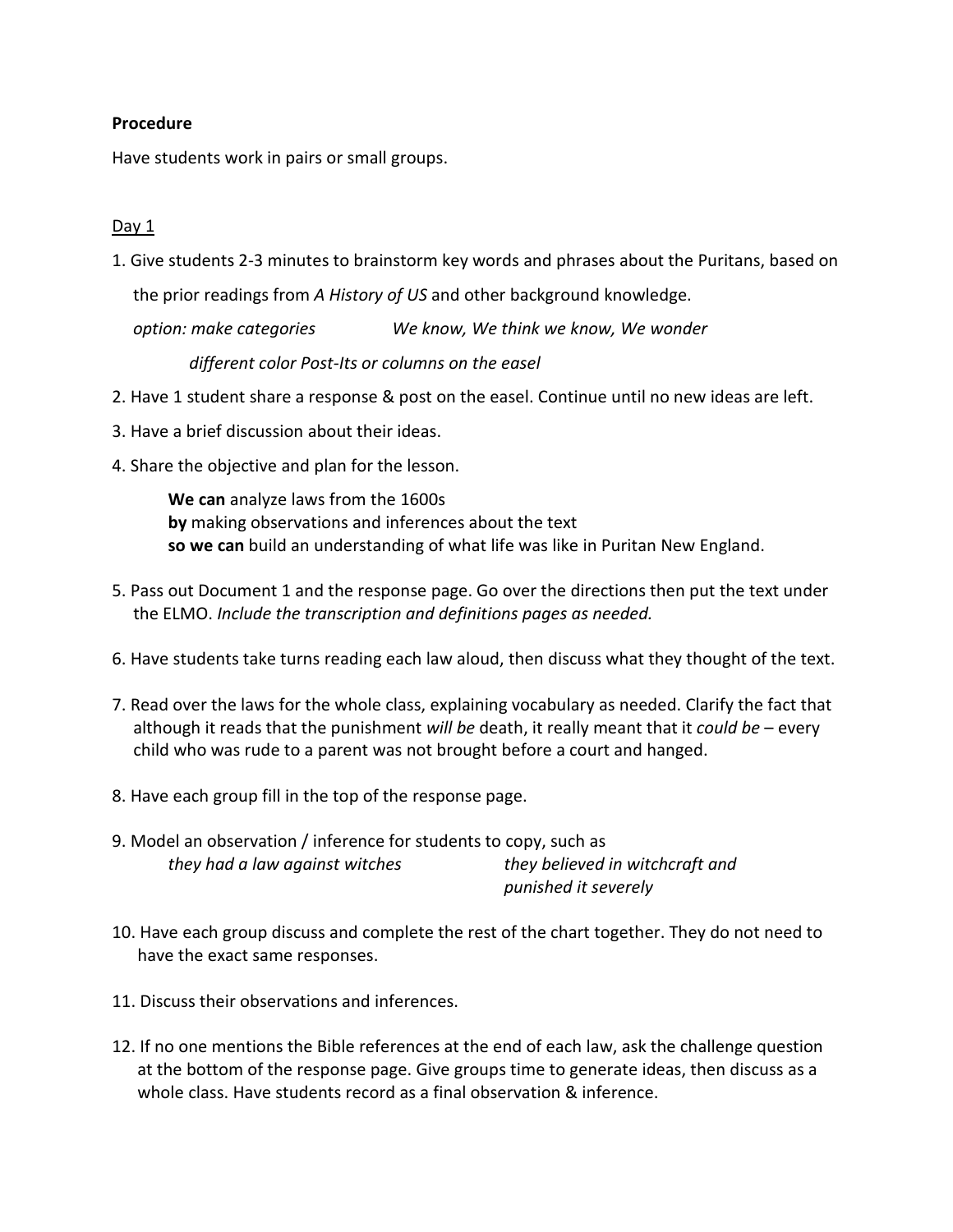- 13. Have students fill in the POV section and share with group.
- 14. Look back at the brainstorming from the beginning of the lesson. Give them another 2-3 minutes to generate new Post-Its, then share as before.
- 15. Ask students what they think the biggest 'take away' about the Puritans would be based on these laws. Write key ideas on the easel.
- 16. Preview Day 2 lesson will be looking at the 1641 MA law about slavery. Ask them to think about whether MA had slavery or not.

# Day 2

- 1. Have a student read the key ideas on the easel from yesterday. Remind them of the objective and explain what they will be doing today – a close reading of a law about slavery. Go over, again, the difference between 'enslaved' and 'indentured' workers.
- 2. Have students share their responses to the final question from yesterday. Discuss their reasons for saying 'yes' or 'no'.
- 3. Pass out the Document 2 page. Remind them that the writers and audience are the same as yesterday.
- 4. Have each group read the  $1<sup>st</sup>$  sentence of the text and decide what they think it means. Was there slavery or not?
- 5. Read as a whole class, defining terms. Have groups share and fill in 2 observations/ inferences.
- 6. Repeat steps for the 2<sup>nd</sup> sentence, having students fill in the bottom of the chart. Link back to the references to specific Bible passages in the 1671 laws.
- 7. Have students fill in the POV section and share within table groups.
- 8. Discuss with whole class. Go back to the questions of whether there was slavery or not in MA.
- 9. Ask students what they think the biggest 'take away' about the Puritans would be based on this law. Write key ideas on the easel.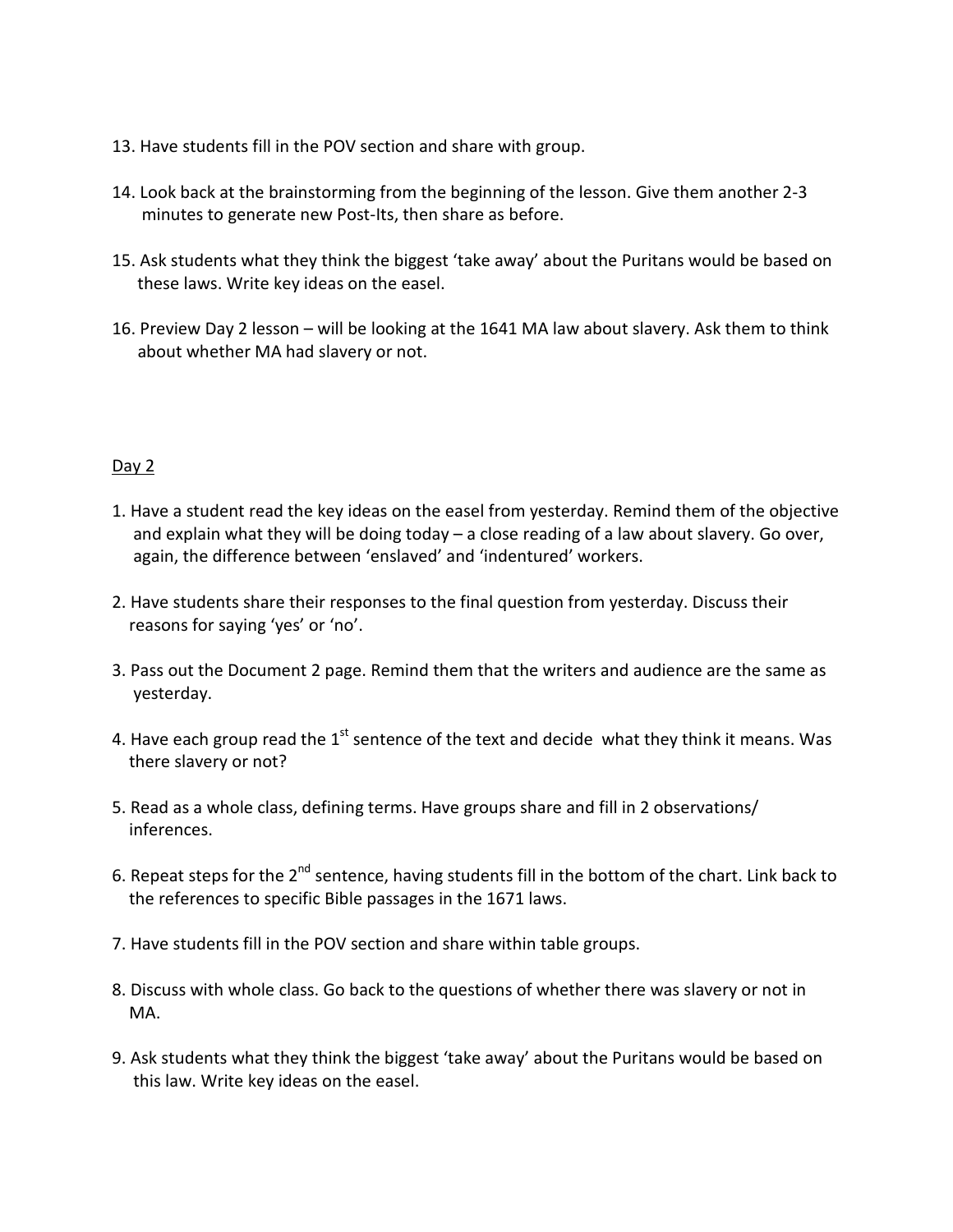# *Document 1 The General Laws and Liberties of the Massachusetts Colony, 1671*



11. If any Man CONSPIRE and ATTEMPT any INVA. Conjucky,  $SION$ , INSURRECTION or guidely. REBELLION against our Common wealth: or find entertown to forgoing any Town or Towns, *Relation*. For or Form therein , or find Treach Fort or Four descript or thall entertoon to forgoize any Town or Towns,<br>Fort or Four descript or thall Treachtroidly and periodesoly attempt the<br>Aberation and Solventian of our frame of Policy or Government tunda-<br>methall 2 Sam. 22.

13. If my Childe or Children above forces years old, and of fully Children circuit underflaming, that C URSE or SMITE their intered FA casp is create underfamiling, Gall C 13RSE or SM3TE their internal FA-coop is<br>TMER or MOTHER, he or they fhall be put to death, unit's steam factor Tohe following reliabled, that the set they that he put to desting uniter stem fair. on the electrical during Perceivalises been very controllingly negligent.<br>In the electron of facts Children, or to provided them by extreme and<br>trial Correlline, that they have been forced thereints to preferre them.<br>Infor

**18. If a Man have a STURBORN or REBELLIOUS SON Relations** of different years of anderlanding; via.) forecas years of age, which will not obey the voice of his fundamental control in Mother, and that when she y had chathered him, will not voice of his Mother, and that  $500$ free cocy the voice of his Figher, or the voice of his Mother, and that the when she characters and the range of his results of the state of the range of the range of the range of the range of the range of the range of the childrightest, but lives in findry and noticious Crimer; figh a fon thall be put to death, Dent. 22, 24, 21.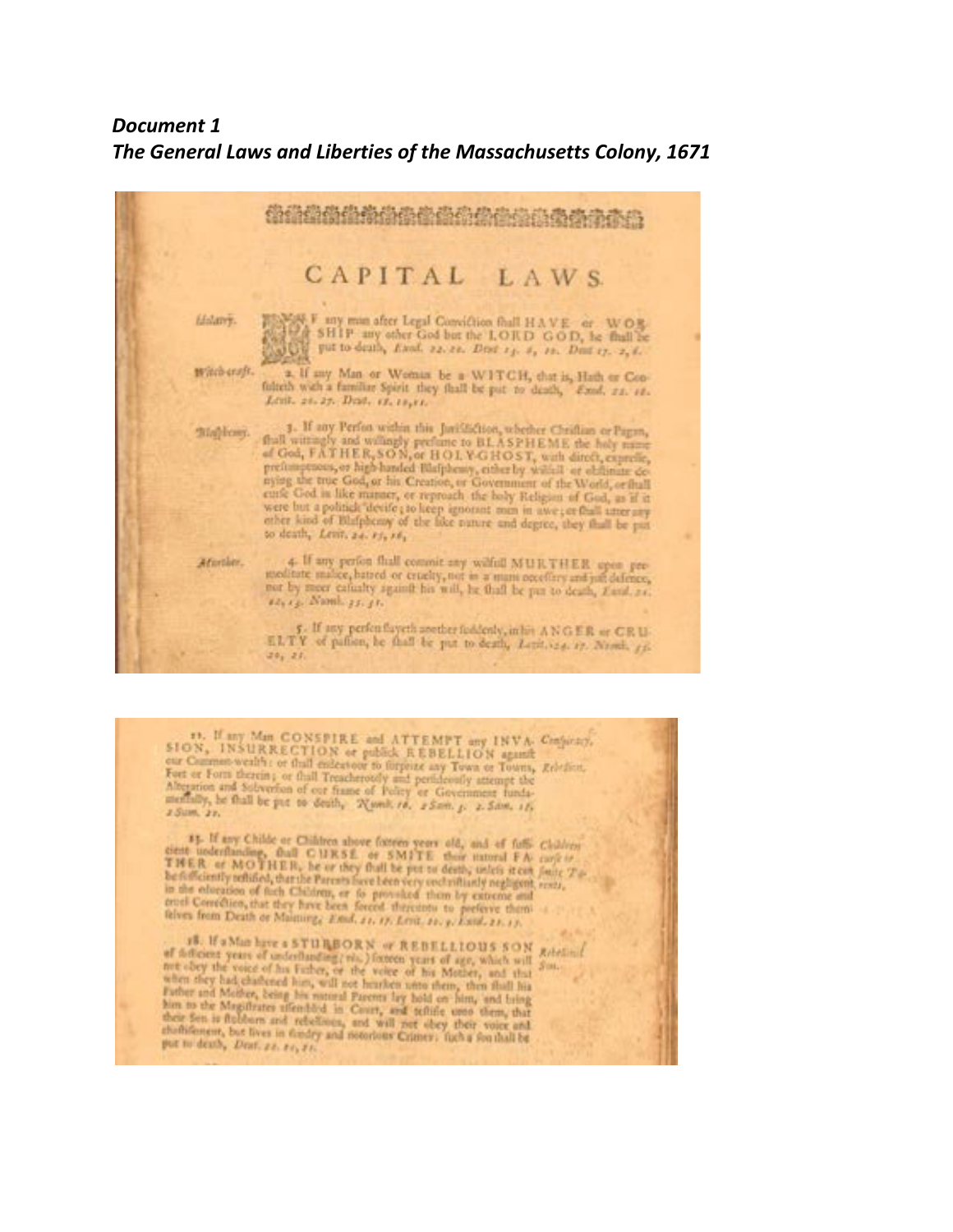#### **Capital Laws – "translation" into modern English**

#### **idolatry = worshiping idols**

1. If anyone worships any god but the Christian God, he will be killed

#### **Witch-craft = casting spells and etc. anyone accused of witchcraft was thought to work with the Devil**

2. If anyone is a witch, including having a familiar, he/she will be put to death. *It was thought that witches had 'familiars' that helped them do spells & work with the Devil.* 

#### **Blasphemy = saying or doing something disrespectful of the Christian God**

3. If anyone, Christian or not, blasphemes on purpose – such as cursing or denying God, the Bible story of Creation – he shall be put to death.

#### **Murder = killing someone**

4. & 5. If anyone deliberately murders someone (does it on purpose,) rather than in self-defense or accidentally, he/she will be put to death.

It might have been planned ahead of time, out of hatred or cruelty.

It might have happened suddenly, without planning, out of anger or cruelty.

#### **Conspiracy & Rebellion = working against the government, the colony (rebellion) or just planning to (conspiracy)**

12. If anyone plans/tries to invade the colony or plans/tries to rebel against the colony, or even just a town or fort, or plans/tries to really change the government, he/she will be put to death.

#### **Children curse or smite parents = swear at or hit**

13. If any child (over age 16, when he/she would be expected to understand that it is wrong) curses at or hits his/her mother or father, he/she will be put to death. If it can be shown that the parents were at fault because they didn't teach the child proper behavior or because the parents were about to injure or kill the child, then the child will not be put to death.

#### **Rebellious Son = in this case, not obeying the parent when told to do something**

18. If a boy (over age 16, when he would be expected to understand that it is wrong) continues to disobey his parents, even after they have talked with him and (maybe) punished him when he did it before, will be brought in front of someone in authority, like a judge. The parents will testify about what the son is like. A boy like that will be put to death.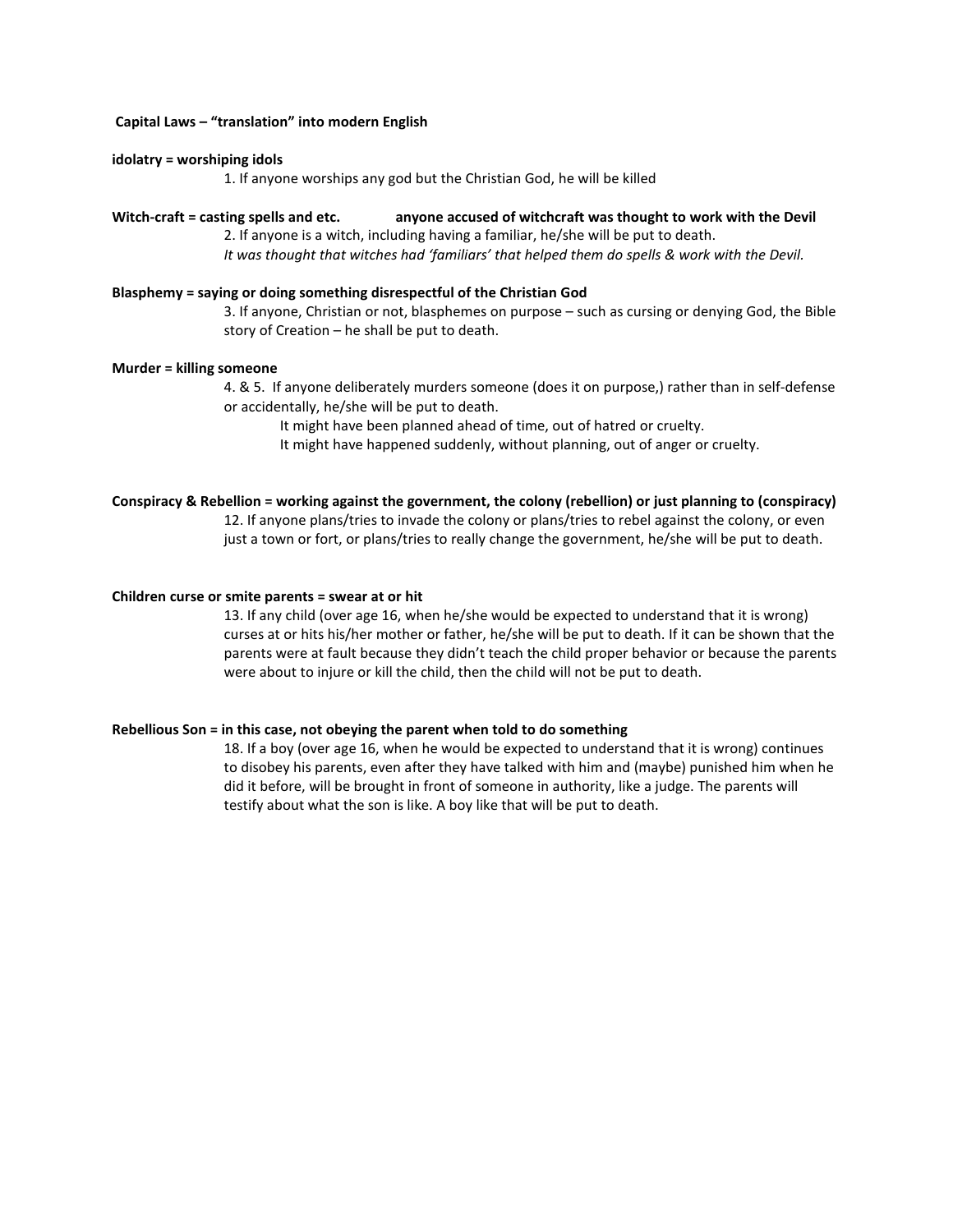#### **Capital Laws – Easy to Read**

**idolatry** 1. If any man after Legal Conviction shall HAVE or WORSHIP any other God but the Lord God, he shall be put to death. *Exod. 22. 20 Deut. 13.6, 10 Deut. 17.2, 6* **Witch-craft** 2. If any Man or Woman be a WITCH, that is, Hath or Consults with a familiar Spirit, they shall be put to death. *Exod. 22. 18 Levit. 20. 27 Deut. 18. 10, 11* **Blasphemy** 3. If any Person within this Jurisdiction, whether Christian or Pagan, shall wittingly and willingly presume to BLASPHEME the holy name of God, FATHER, SON, or HOLY GHOST, with direct, express, presumptuous, or high-handed Blasphemy, either by wilfull or obstinate denying the true God, or his Creation, or Government of the World, or shall curse God in like manner, or reproach the holy Religion of God, as if it were but a politick device, to keep ignorant men in awe; or shall utter any other kind of Blasphemy of the like nature and degree, they shall be put to death. *Levit. 24. 15, 16* **Murther** 4. If any person shall commit any wifull MURTHER upon premeditate malice, hatred, or cruelty, *(murder)* not in a man's necessary and just defense, nor by mere casualty against his will, he shall be put to death. *Exod. 21. 12, 13 Numb. 35. 31* 5. If any person slays another suddenly, in his ANGER or CRUELTY of passion, he shall be put to death. *Levit. 24. 17 Numb. 35. 20, 21* **Conspiracy** 12. If any Man CONSPIRE and ATTEMPT any INVASION, INSURRECTION or public REBELLION against our Commonwealth; or shall endeavor to surprise any Town or Towns, Forts or Forts **Rebellion** therein; or shall Treacherously and perfidiously attempt the Alteration and Subversion of our frame of Politics or Government fundamentally, he shall be put to death. *Numb. 16. 2Sam. 3. 2Sam. 18. 2Sam. 20.* **Children curse** 13. If any Child or Children above sixteen years old, and of sufficient understanding, shall CURSE **or smite** or SMITE their natural FATHER or MOTHER, he or they shall be put to death, unless it can be **Parents** sufficiently testified, that the Parents have been very unchristianly negligent in the education of such Children, or so provoked them by extreme and cruel Correction, that they have been forced thereunto to preserve themselves from Death or Maiming. *Exod. 21. 17 Levit. 20. 9 Exod. 21. 15* **Rebellious Son** 18. If a Man have a STUBBORN or REBELLIOUS SON of sufficient years of understanding (16 years of age) which will not obey the voice of his Father, or the voice of his Mother, and that when they had chastened him, will not hearken unto them, then shall his Father and Mother, being his natural Parents lay hold on him, and bring him to the Magistrates assembled in Court, and testify

> unto them, that their Son is stubborn and rebellious, and will not obey their voice and chastisement, but lives in sundry and notorious Crimes; such a Son shall be put to death.

*Deut. 22. 20, 21*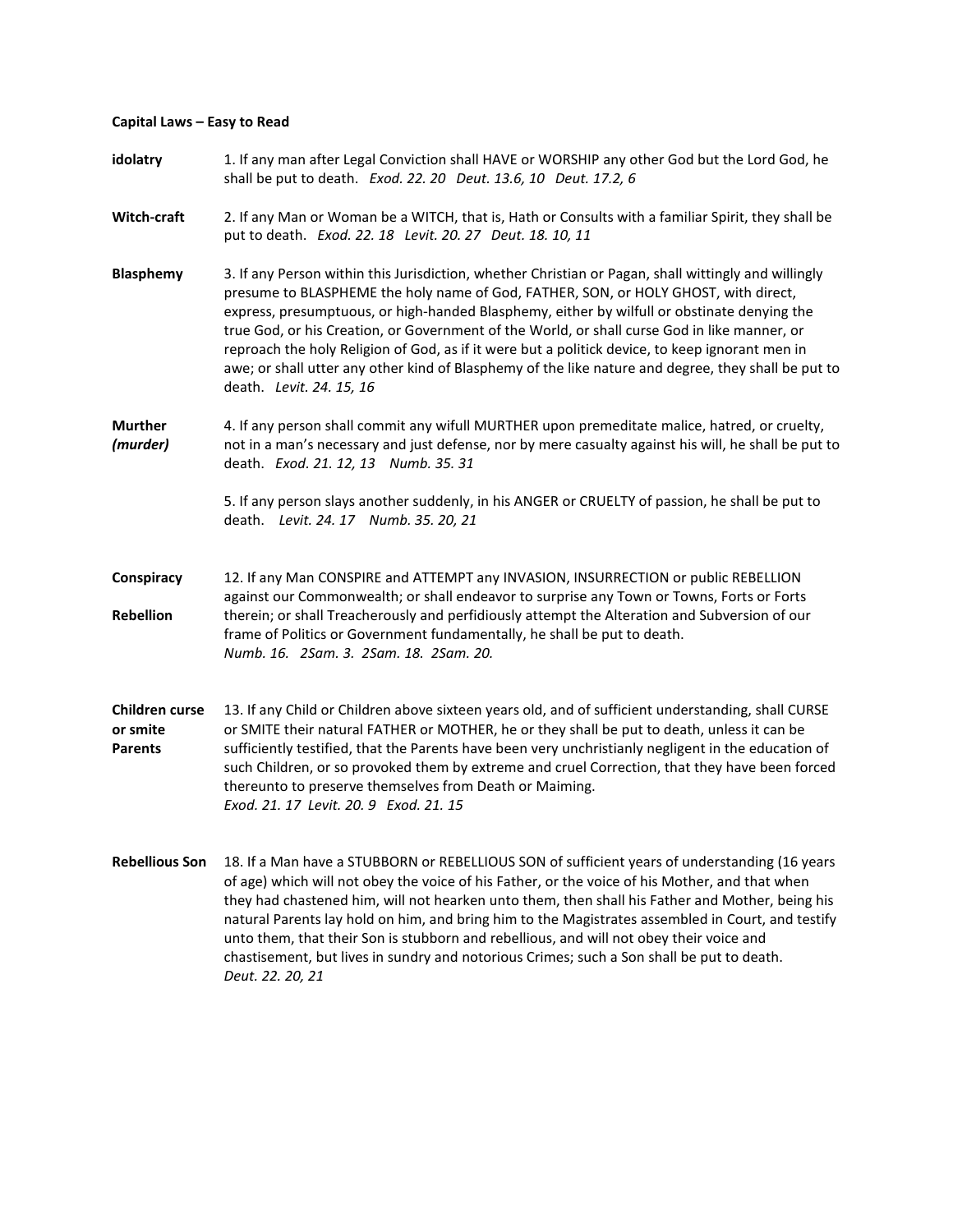| Document 1                 | <b>Name</b><br><u> 2000 - 2000 - 2000 - 2000 - 2000 - 2000 - 2000 - 2000 - 2000 - 2000 - 2000 - 2000 - 2000 - 2000 - 2000 - 200</u> |
|----------------------------|-------------------------------------------------------------------------------------------------------------------------------------|
| Name of document           |                                                                                                                                     |
|                            |                                                                                                                                     |
| Who would have written it? |                                                                                                                                     |
| Why/Who was the audience?  |                                                                                                                                     |

\_\_\_\_\_\_\_\_\_\_\_\_\_\_\_\_\_\_\_\_\_\_\_\_\_\_\_\_\_\_\_\_\_\_\_\_\_\_\_\_\_\_\_\_\_\_\_\_\_\_\_\_\_\_\_\_\_\_\_\_\_\_\_\_\_\_\_\_\_\_\_\_

| <b>OBSERVATIONS</b>                                        | <b>INFERENCES</b>                                                                                      |
|------------------------------------------------------------|--------------------------------------------------------------------------------------------------------|
| What is in the text?<br>What do you notice about the text? | What does the text show you about life in MA in the 1600s??<br>What was important to people back then? |
|                                                            |                                                                                                        |
|                                                            |                                                                                                        |
|                                                            |                                                                                                        |
|                                                            |                                                                                                        |
|                                                            |                                                                                                        |
|                                                            |                                                                                                        |
|                                                            |                                                                                                        |

| <b>My Point of View</b>                 | Point of View of Someone in MA in the 1600s      |
|-----------------------------------------|--------------------------------------------------|
| When I first read/heard them, I thought | What might he/she have thought about these laws? |
|                                         |                                                  |
|                                         |                                                  |
|                                         |                                                  |

**CHALLENGE – What do the abbreviations and numbers at the end of each law mean?**